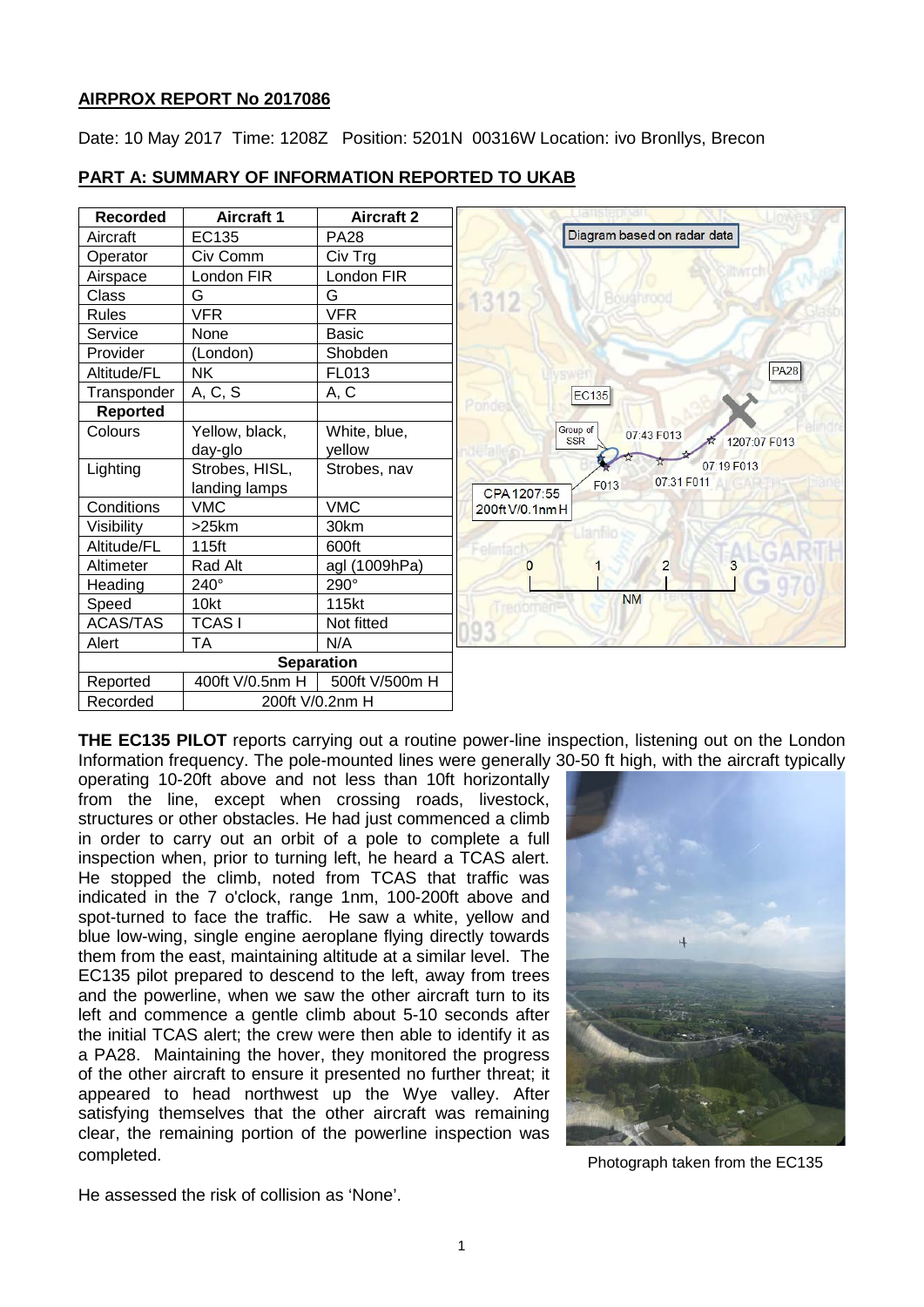**THE PA28 PILOT** reports instructing a navigation exercise. He gave the student a practice engine failure and, as they approached 600ft agl in the PFL, he saw a helicopter at a range of 800m, took control, turned away and climbed.

He assessed the risk of collision as 'Low'.

### **Factual Background**

The weather at Cardiff was recorded as follows:

METAR EGFF 101220Z AUTO 15006KT 110V190 9999 NCD 14/06 Q1007=

#### **Analysis and Investigation**

#### **UKAB Secretariat**

The EC135 and PA28 pilots shared an equal responsibility for collision avoidance and not to operate in such proximity to other aircraft as to create a collision hazard<sup>[1](#page-1-0)</sup>. If the incident geometry is considered as head-on or nearly so then both pilots were required to turn to the right<sup>[2](#page-1-1)</sup>. The radar picture was subject to a high degree of jitter due to the aircrafts' low height and consequently the horizontal separation at CPA has a large margin of error.

### **Comments**

# **PA28 Operating Company**

The Head of Training commented that the PA28 pilot was an experienced flight instructor carrying out PPL training. The company investigation found that the PA28 pilot had seen the helicopter and took appropriate action.

#### **Summary**

An Airprox was reported when a EC135 and a PA28 flew into proximity at 1208 on Wednesday 10<sup>th</sup> May 2017. Both pilots were operating under VFR in VMC, the PA28 pilot in receipt of a Basic Service from Shobden and the EC135 pilot not in receipt of a Service.

# **PART B: SUMMARY OF THE BOARD'S DISCUSSIONS**

Information available consisted of reports from both pilots and radar photographs/video recordings.

Members discussed the event as reported and agreed that both pilots had been operating normally in Class G airspace and had taken appropriate action once they became aware of the other aircraft. The Board considered that the EC135 pilot had quite correctly filed an Airprox, he had been concerned that safety may have been compromised given the nature of his task, but they judged that in this case normal procedures, safety standards and parameters had pertained.

# **PART C: ASSESSMENT OF CAUSE, RISK AND SAFETY BARRIERS**

Cause: A sighting report.

Degree of Risk: E.

l

<span id="page-1-0"></span><sup>1</sup> SERA.3205 Proximity.

<span id="page-1-1"></span><sup>2</sup> SERA.3210 Right-of-way (c)(1) Approaching head-on.